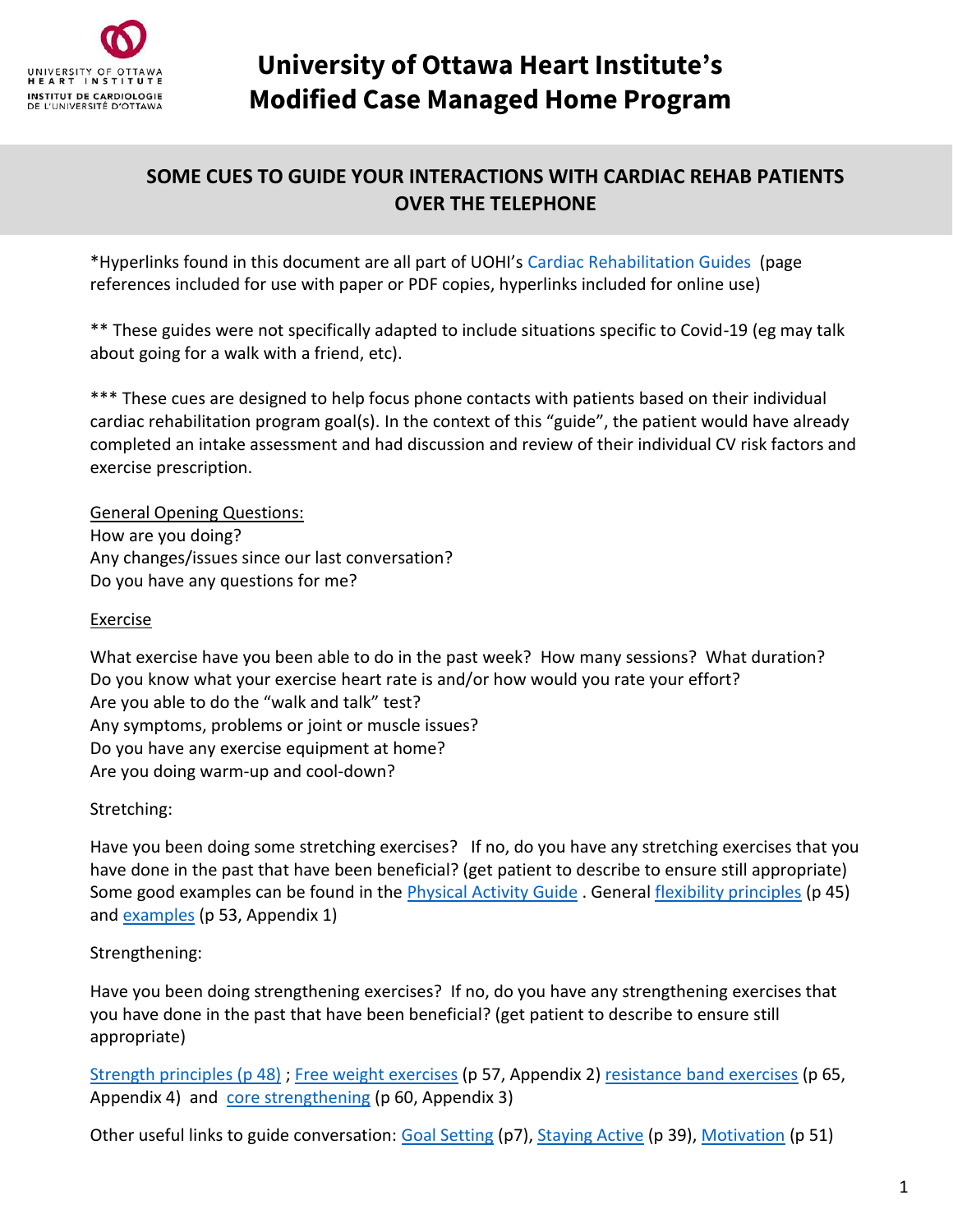

#### Nutrition

Use the [Top 10 Nutrition Tips](https://www.ottawaheart.ca/document/top-10-tips-healthy-eating) as a basis for your conversation.

Do you been making any changes to your eating habits? Do you have any nutrition questions?

For answers, direct the patient to a section in the [Nutrition Guide](https://www.ottawaheart.ca/document/cardiac-rehabilitation-nutrition) or, if not there, consider a referral to dietitian. (if not an option further resources can be found at the bottom of this guide).

Each topic in the guide includes general principles of topic, action plan/goal setting, recipes.

Helpful topics within the [Nutrition Guide](https://www.ottawaheart.ca/document/cardiac-rehabilitation-nutrition) :

Nutrition Facts/label reading (p 24), Healthy Plate Visual (p 25), Sodium (p 26, 27)

#### Stress Management

Use the [Stress Management Guide](https://www.ottawaheart.ca/document/cardiac-rehabilitation-stress-management) as a resource. Also consider a referral to a member of the psychosocial team, and/or see additional references at the bottom of this guide.

Helpful topics from the guide include:

Getting Started (p 3): outlining body's reaction to stress, principle of positive and negative stressors Relaxation (p. 8): reviews different techniques; remind patients that not all techniques work for everyone, that different situations may lend to a preferred technique

Coping (p. 16): includes different coping styles (ask patient which style he/she would typically use). Review that there are advantages/disadvantages of each. Review of tips for each coping style can be helpful. Avoid/alter/adapt section also helpful. Reviewing that exercise is also an important strategy can help motivate patient

Thinking differently (p 23): Review of importance of relationship between thinking and behaviour; rational and irrational thoughts; inner dialogues and changing automatic thoughts (questions at top of page 27 very helpful)

Time management (p 31) Tips for exercise (p 40) Tips for healthy eating (p 41) Social support (p 42)

End of phone contact: Is there a focus for next phone call that you like to review? Set date/time for next phone call. Any questions before next contact make note of or can call/email.